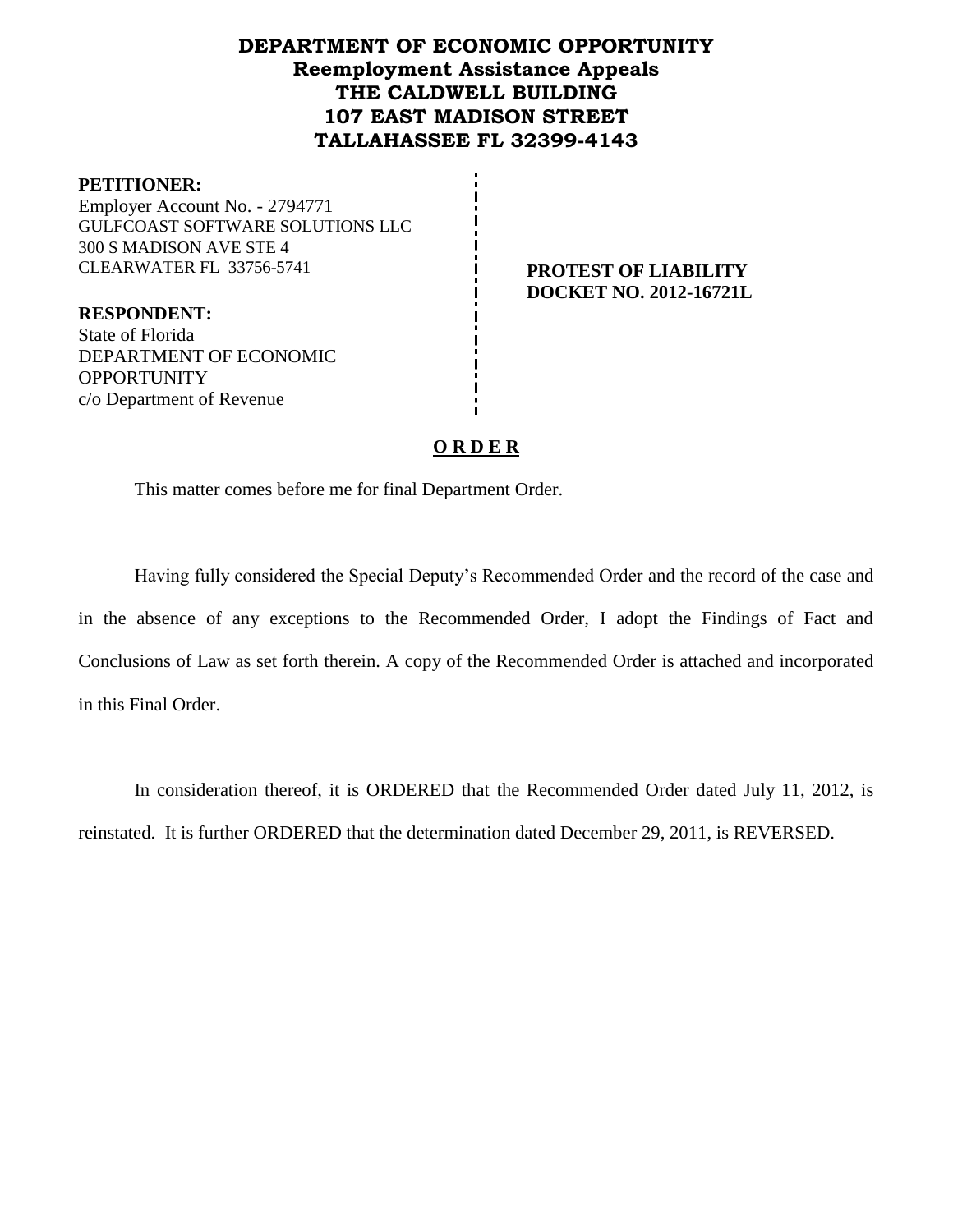#### **JUDICIAL REVIEW**

Any request for judicial review must be initiated within 30 days of the date the Order was filed. Judicial review is commenced by filing one copy of a *Notice of Appeal* with the DEPARTMENT OF ECONOMIC OPPORTUNITY at the address shown at the top of this Order and a second copy, with filing fees prescribed by law, with the appropriate District Court of Appeal. It is the responsibility of the party appealing to the Court to prepare a transcript of the record. If no court reporter was at the hearing, the transcript must be prepared from a copy of the Special Deputy's hearing recording, which may be requested from the Office of Appeals.

Cualquier solicitud para revisión judicial debe ser iniciada dentro de los 30 días a partir de la fecha en que la Orden fue registrada. La revisión judicial se comienza al registrar una copia de un *Aviso de Apelación* con la Agencia para la Innovación de la Fuerza Laboral [*DEPARTMENT OF ECONOMIC OPPORTUNITY]* en la dirección que aparece en la parte superior de este *Orden* y una segunda copia, con los honorarios de registro prescritos por la ley, con el Tribunal Distrital de Apelaciones pertinente. Es la responsabilidad de la parte apelando al tribunal la de preparar una transcripción del registro. Si en la audiencia no se encontraba ningún estenógrafo registrado en los tribunales, la transcripción debe ser preparada de una copia de la grabación de la audiencia del Delegado Especial [*Special Deputy*], la cual puede ser solicitada de la Oficina de Apelaciones.

Nenpòt demann pou yon revizyon jiridik fèt pou l kòmanse lan yon peryòd 30 jou apati de dat ke Lòd la te depoze a. Revizyon jiridik la kòmanse avèk depo yon kopi yon *Avi Dapèl* ki voye bay DEPARTMENT OF ECONOMIC OPPORTUNITY lan nan adrès ki parèt pi wo a, lan tèt *Lòd* sa a e yon dezyèm kopi, avèk frè depo ki preskri pa lalwa, bay Kou Dapèl Distrik apwopriye a. Se responsabilite pati k ap prezante apèl la bay Tribinal la pou l prepare yon kopi dosye a. Si pa te gen yon stenograf lan seyans lan, kopi a fèt pou l prepare apati de kopi anrejistreman seyans lan ke Adjwen Spesyal la te fè a, e ke w ka mande Biwo Dapèl la voye pou ou.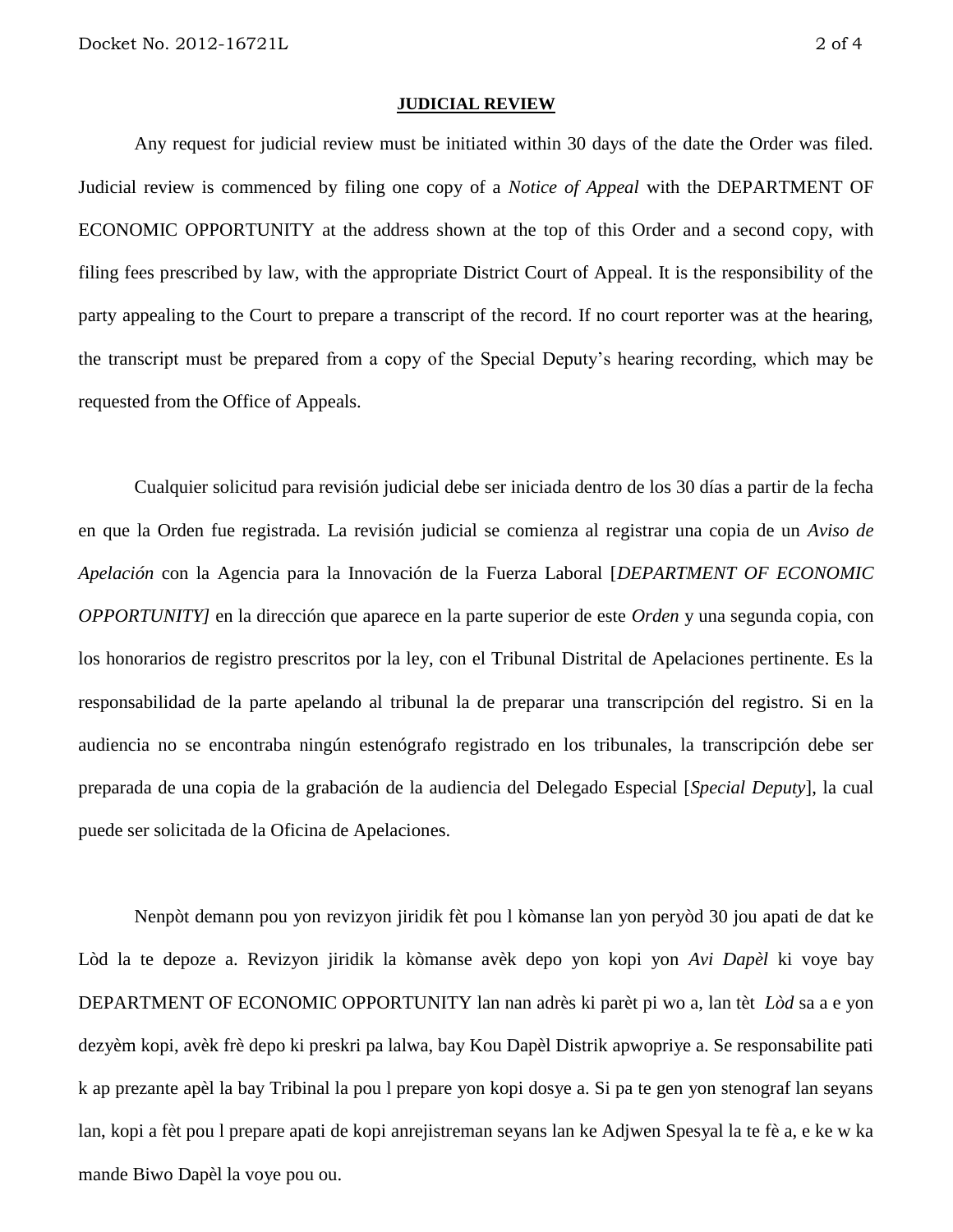DONE and ORDERED at Tallahassee, Florida, this \_\_\_\_\_\_\_ day of **January, 2013**.



Altemese Smith, Assistant Director, Reemployment Assistance Services DEPARTMENT OF ECONOMIC OPPORTUNITY

FILED ON THIS DATE PURSUANT TO § 120.52, FLORIDA STATUTES, WITH THE DESIGNATED DEPARTMENT CLERK, RECEIPT OF WHICH IS HEREBY ACKNOWLEDGED.

 $\overline{\phantom{a}}$  ,  $\overline{\phantom{a}}$  ,  $\overline{\phantom{a}}$  ,  $\overline{\phantom{a}}$  ,  $\overline{\phantom{a}}$  ,  $\overline{\phantom{a}}$  ,  $\overline{\phantom{a}}$  ,  $\overline{\phantom{a}}$ DEPUTY CLERK DATE

#### **CERTIFICATE OF SERVICE**

**I HEREBY CERTIFY that true and correct copies of the foregoing Final Order have been furnished to the persons listed below in the manner described, on the \_\_\_\_\_\_\_ day of January, 2013**.

Shenux D.F

SHANEDRA Y. BARNES, Special Deputy Clerk DEPARTMENT OF ECONOMIC OPPORTUNITY Reemployment Assistance Appeals 107 EAST MADISON STREET TALLAHASSEE FL 32399-4143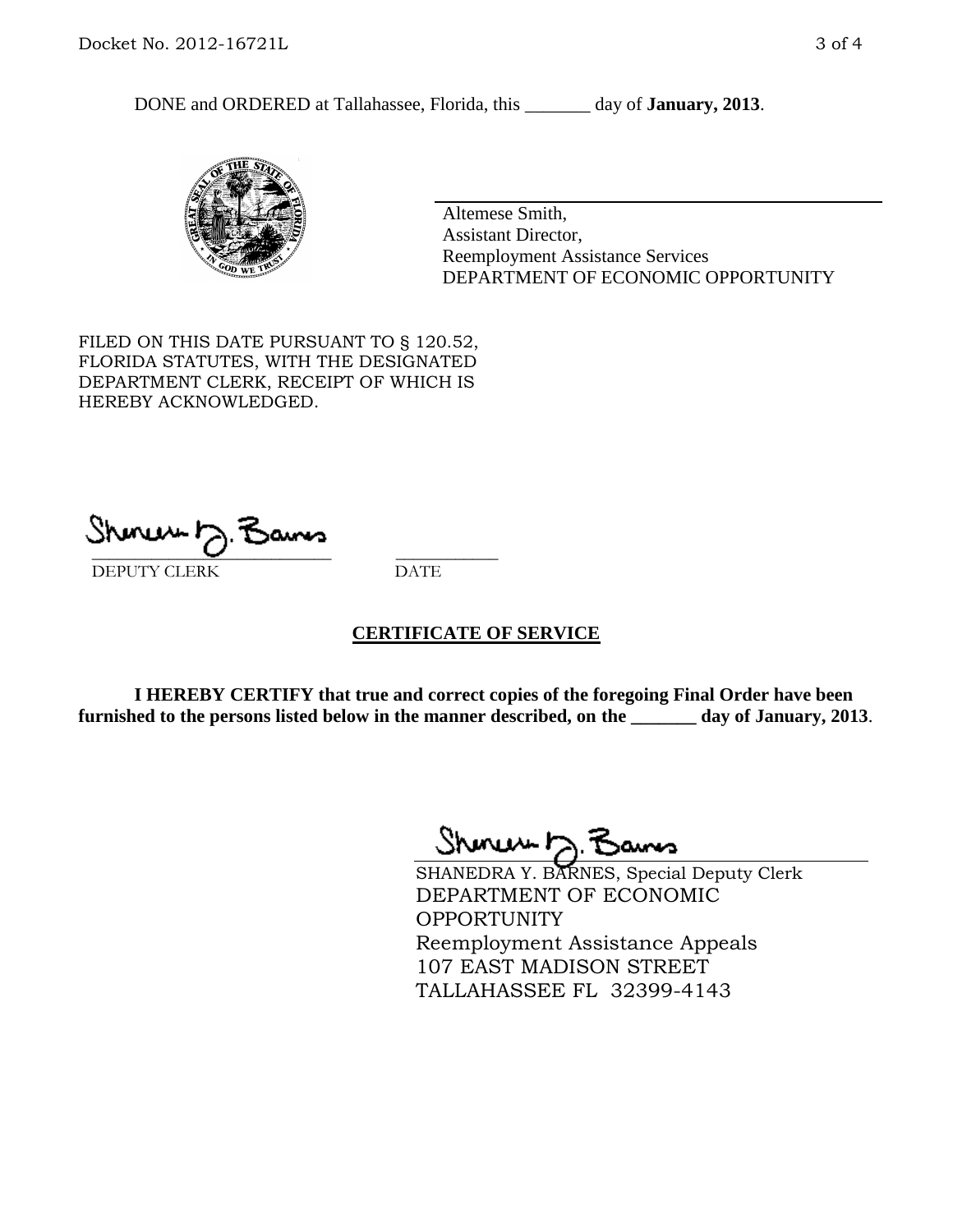By U.S. Mail:

GULFCOAST SOFTWARE SOLUTIONS L 300 S MADISON AVE STE 4 CLEARWATER FL 33756-5741

BENZARTI IMED 1930 ELLIOTT DRIVE CLEARWATER FL 33763

DAVID R PHILLIPS 625 COURT STREET CLEARWATER FL 33756

DEPARTMENT OF REVENUE ATTN: PATRICIA ELKINS - CCOC #1-4866 5050 WEST TENNESSEE STREET TALLAHASSEE FL 32399

DOR BLOCKED CLAIMS UNIT ATTENTION MYRA TAYLOR P O BOX 6417 TALLAHASSEE FL 32314-6417

State of Florida DEPARTMENT OF ECONOMIC OPPORTUNITY c/o Department of Revenue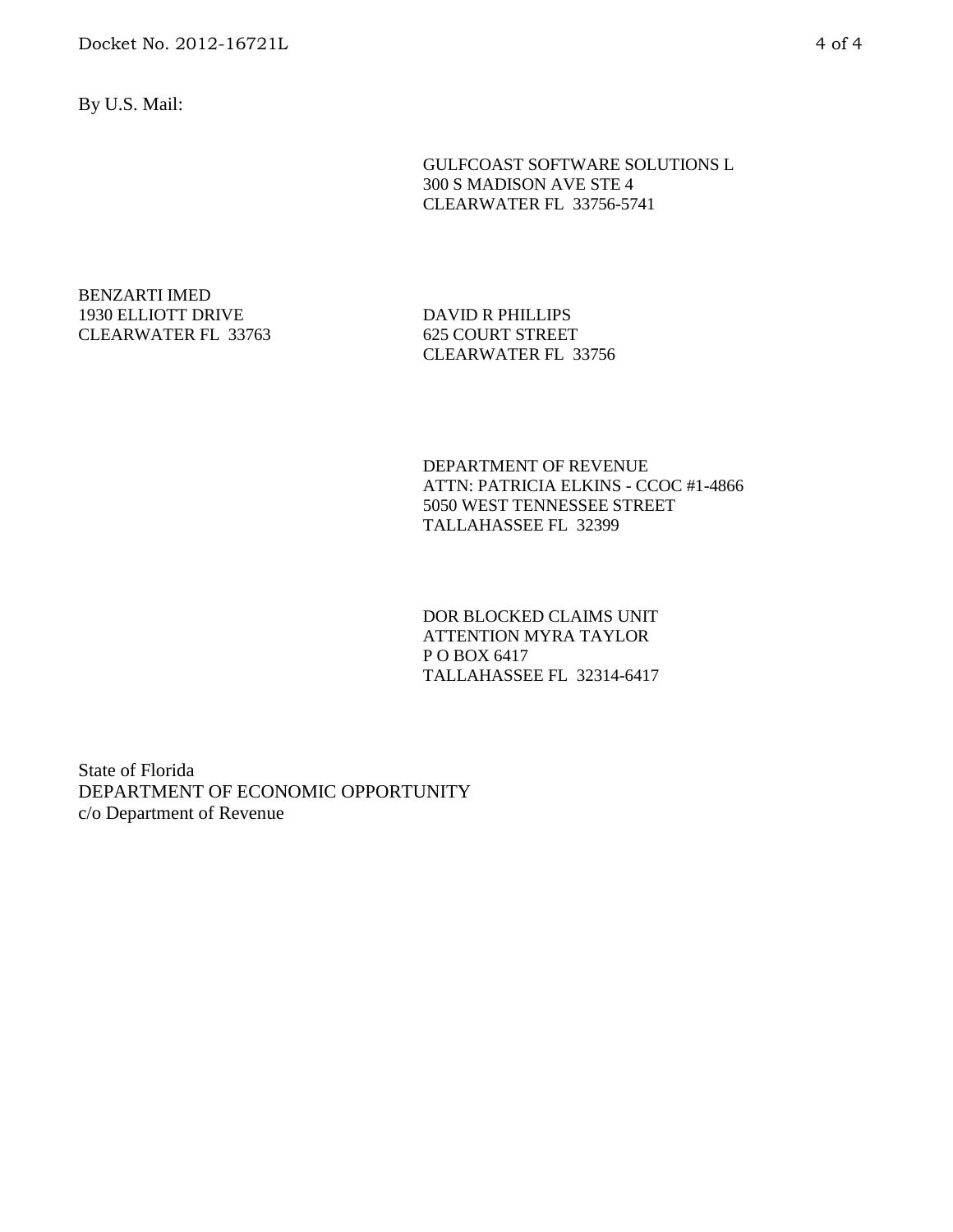#### **DEPARTMENT OF ECONOMIC OPPORTUNITY Reemployment Assistance Appeals**

MSC 347 CALDWELL BUILDING 107 EAST MADISON STREET TALLAHASSEE FL 32399-4143

#### **PETITIONER:**

Employer Account No. - 2794771 GULFCOAST SOFTWARE SOLUTIONS L 300 S MADISON AVE STE 9 CLEARWATER FL 33756-5741

> **PROTEST OF LIABILITY DOCKET NO. 2012-16721L**

**RESPONDENT:** State of Florida DEPARTMENT OF ECONOMIC OPPORTUNITY c/o Department of Revenue

# **RECOMMENDED ORDER OF SPECIAL DEPUTY**

TO: Director, Reemployment Assistance Services Department of Economic Opportunity

This matter comes before the undersigned Special Deputy pursuant to the Petitioner's protest to a determination of the Respondent dated December 29, 2011, which held that the employee providing services as account manager/outside salesperson was the Petitioner's employee.

**Issue:** Whether services preformed for the Petitioner by the Joined Party employed as account manager/outside salesperson constitutes employment pursuant to Sections 443.036(19), 443.036(21), 443.1216, Florida Statutes.

**Findings of Fact:** A hearing was scheduled on May 10, 2012. All parties were provided notice of the hearing, the Joined Party did not appear. A Recommended Order in favor of the Petitioner was issued on July 11, 2012. The Joined Party requested reopening of the hearing on July 17, 2012. A second hearing was scheduled for September 24, 2012. All parties were provided notice of the second hearing. The Joined Party did not appear at the second hearing.

#### **Conclusions of Law:** Rule 73B-10.035(18), Florida Administrative Code, provides:

Request to Re-Open Proceedings. Upon written request of the Petitioner or upon the special deputy's own motion, the special deputy will for good cause rescind a Recommended Order to dismiss the case and reopen the proceedings. Upon written request of the Respondent or Joined Party, or upon the special deputy's own motion, the special deputy may for good cause rescind a Recommended Order and reopen the proceedings if the party did not appear at the most recently scheduled hearing and the special deputy entered a recommendation adverse to the party. The special deputy will have the authority to reopen an appeal under this rule provided that the request is filed or motion entered within the time limit permitted to file exceptions to the Recommended Order. A threshold issue to be decided at any hearing held to consider allowing the entry of evidence on the merits of a case will be whether good cause exists for a party's failure to attend the previous hearing. If good cause is found, the special deputy will proceed on the merits of the case. If good cause is not found, the Recommended Order will be reinstated.

Since the Joined Party did not appear at the September 24, 2012, hearing to present evidence of good cause to reopen the hearing, the Recommended Order dated July 11, 2012, is reinstated.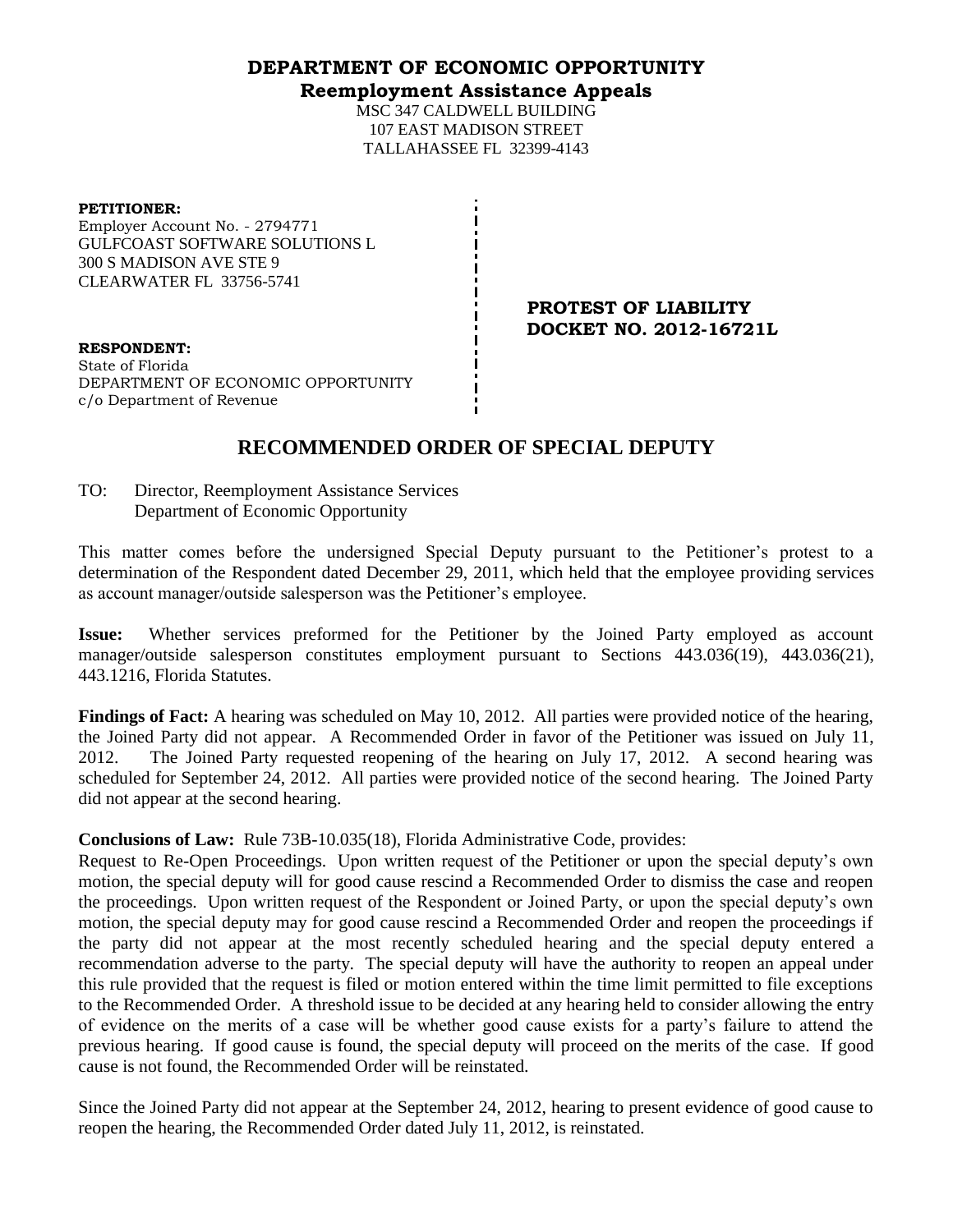**Recommendation:** It is recommended that the Recommended Order dated July 11, 2012, be reinstated. It is recommended that the Petitioner's appeal of the December 29, 2011, determination be REVERSED.

Respectfully submitted on September 24, 2012.

DONE and ORDERED at TALLAHASSEE, FL this **24th** day of **September, 2012**.

Kris Lonkani, Special Deputy Reemployment Assistance Appeals



Mailed to: Petitioner Respondent

DAVID R PHILLIPS 625 COURT STREET CLEARWATER FL 33756

DEPARTMENT OF REVENUE ATTN: VANDA RAGANS - CCOC #1-4857 5050 WEST TENNESSEE STREET TALLAHASSEE FL 32399

DOR BLOCKED CLAIMS UNIT ATTENTION MYRA TAYLOR P O BOX 6417 TALLAHASSEE FL 32314-6417

BENZARTI IMED 1930 ELLIOTT DRIVE CLEARWATER FL 33763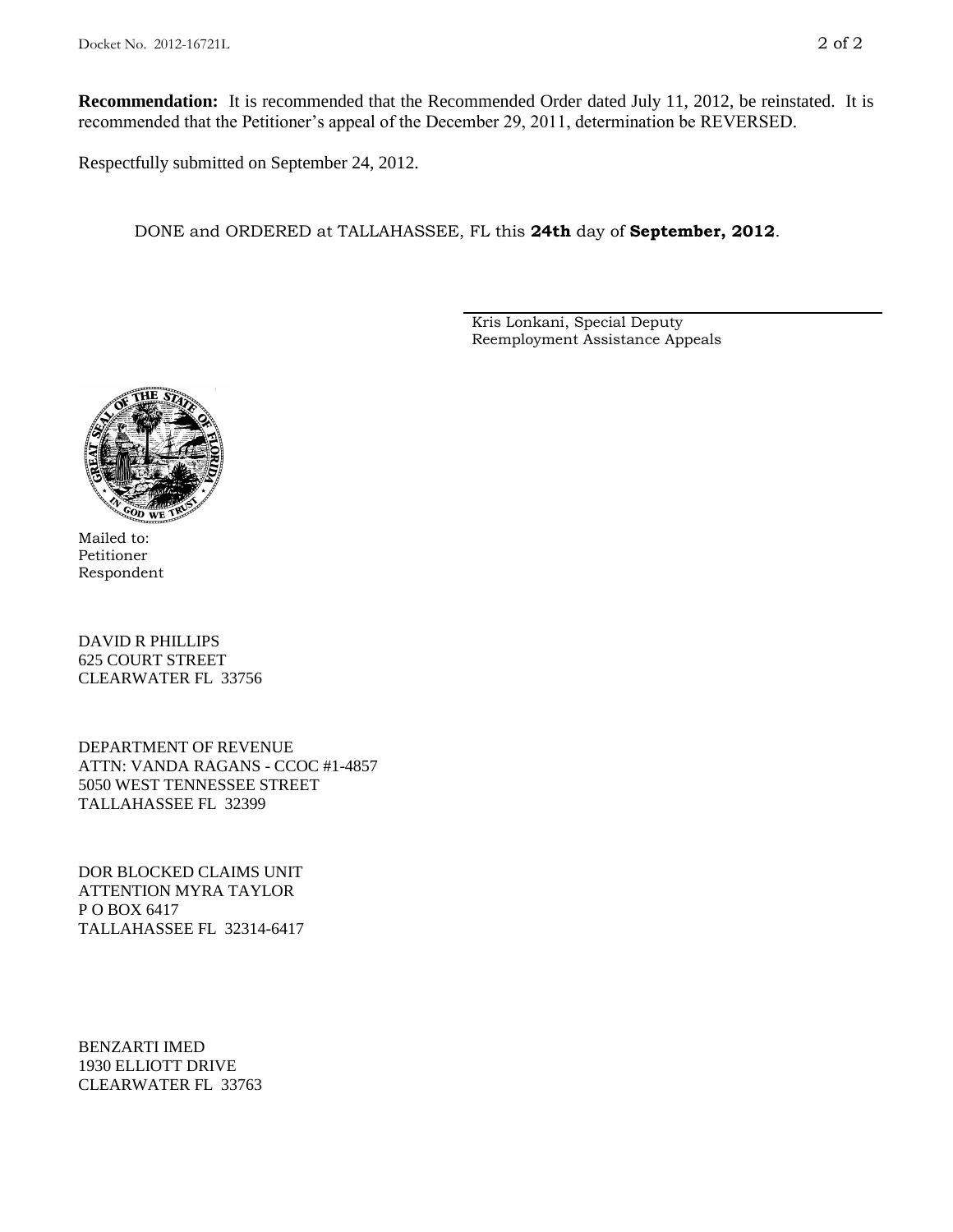

Rick Scott *Governor*

Hunting F. Deutsch *Executive Director*

July 20, 2012

IMED BENZARTI 1930 ELLIOTT DRIVE CLEARWATER FL 33763

Re: Docket Number: 2012-16721L

Dear Sir or Madam:

This is in reply to your request for reopening of the above referenced case.

The request alleges good cause for not appearing at the last scheduled hearing. A new hearing will be scheduled to provide you with an opportunity to show good cause for not appearing. If good cause is established, the Special Deputy will proceed to the merits of the case. If good cause is not established, the Special Deputy will not re-open the record regarding the merits of the case and will reinstate the Recommended Order.

This case will be re-assigned to the Special Deputy, and another hearing will be scheduled. You will be notified of the date and time of the telephone hearing.

Sincerely,

Cynthia McKinney Special Deputy Program Administrator

**DEPARTMENT OF ECONOMIC OPPORTUNITY – Reemployment Assistance Appeals** MSC 347 CALDWELL BUILDING • 107 EAST MADISON STREET • TALLAHASSEE, FL 32399-4143 Phone 850-921-3511 • Fax 850-921-3925 • TTY/TDD 1-800-955-8771 • Voice 1-800-955-8770 **www.myflorida.com** An equal opportunity employer/program. Auxiliary aids and services are available upon request to individuals with disabilities.

Voice telephone numbers on this document may be reached by persons using TTY/TDD equipment via the Florida Relay Service at 711.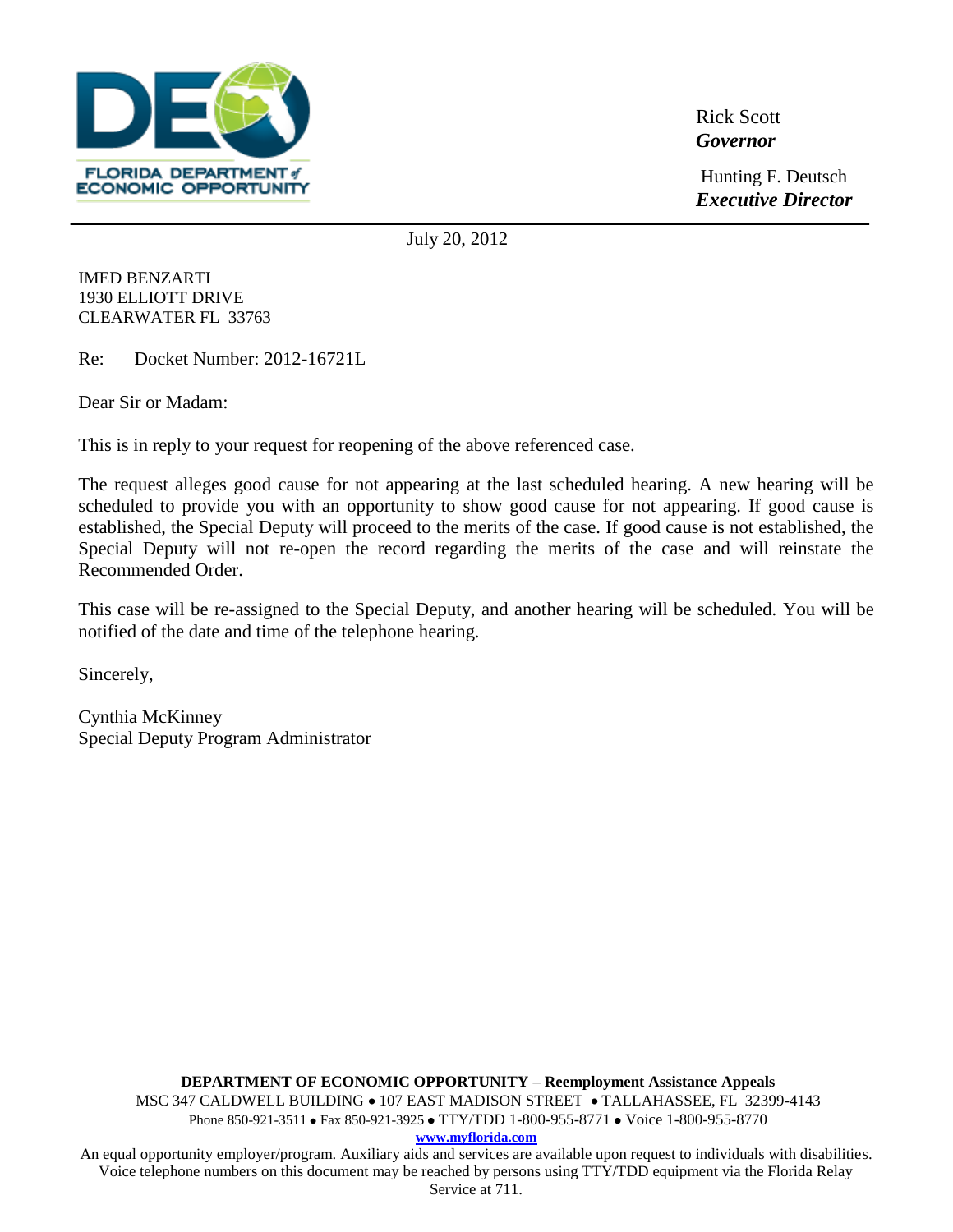Page 2 of 2

Copies mailed to: DOR Protest Coordinator Wage Determination Unit Petitioner Joined Party

> GULFCOAST SOFTWARE SOLUTIONS L 300 S. MADISON AVE SUITE 9 CLEARWATER FL 33756-5741

DAVID R PHILLIPS 625 COURT STREET CLEARWATER FL 33756

DEPARTMENT OF REVENUE ATTN: VANDA RAGANS - CCOC #1 4624 5050 WEST TENNESSEE STREET TALLAHASSEE FL 32399

DOR BLOCKED CLAIMS UNIT ATTENTION MYRA TAYLOR P O BOX 6417 TALLAHASSEE FL 32314-6417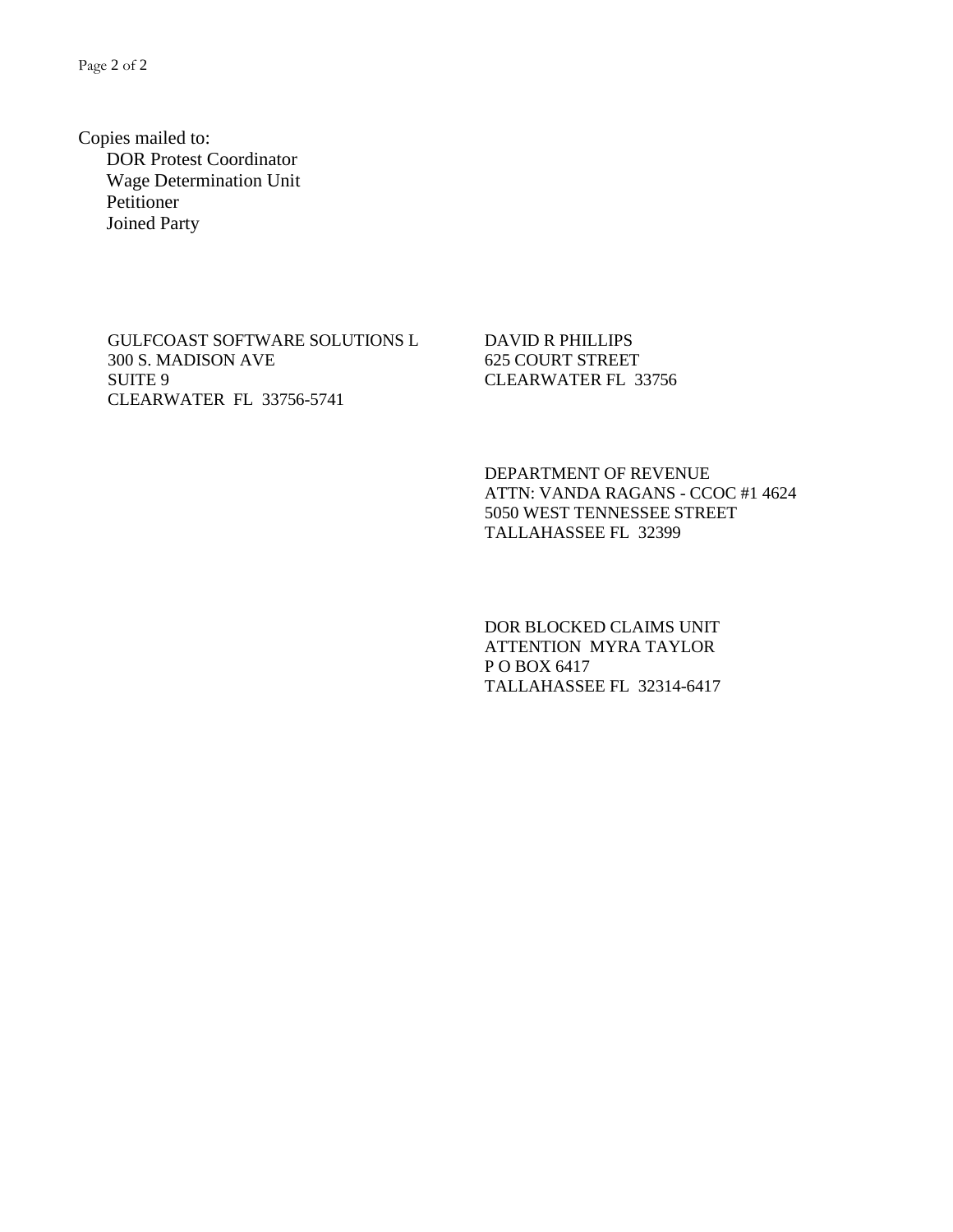## **DEPARTMENT OF ECONOMIC OPPORTUNITY Reemployment Assistance Appeals**

MSC 347 CALDWELL BUILDING 107 EAST MADISON STREET TALLAHASSEE FL 32399-4143

#### **PETITIONER:**

Employer Account No. - 2794771 GULFCOAST SOFTWARE SOLUTIONS L 300 S MADISON AVE STE 9 CLEARWATER FL 33756-5741

> **PROTEST OF LIABILITY DOCKET NO. 2012-16721L**

**RESPONDENT:** State of Florida DEPARTMENT OF ECONOMIC OPPORTUNITY c/o Department of Revenue

# **RECOMMENDED ORDER OF SPECIAL DEPUTY**

TO: Assistant Director, Interim Executive Director, Reemployment Assistance Services DEPARTMENT OF ECONOMIC OPPORTUNITY

This matter comes before the undersigned Special Deputy pursuant to the Petitioner's protest of the Respondent's determination dated December 29, 2011.

After due notice to the parties, a telephone hearing was held on May 10, 2012.

The record of the case, including the recording of the hearing and any exhibits submitted in evidence, is herewith transmitted. Proposed Findings of Fact and Conclusions of Law were not received.

#### **Issue:**

Whether services performed for the Petitioner by the Joined Party constitute insured employment, and if so, the effective date of liability, pursuant to Section 443.036(19), 443.036(21); 443.1216, Florida Statutes.

#### **Findings of Fact:**

- 1. The Petitioner's president appeared and testified at the hearing. The Joined Party did not appear at the hearing. A tax specialist II appeared and testified on behalf of the Respondent.
- 2. The Petitioner is an LLC established in 2007 for the purpose of running a loss prevention company.
- 3. The Joined Party entered into an agreement with the Petitioner. The Joined Party agreed to present information about the Petitioner's products to local restaurants.
- 4. The Joined Party was paid 40% of the profits from any sale he made on behalf of the Petitioner. The Joined Party's check was held until the Petitioner was paid. The Joined Party requested a draw in August 2011.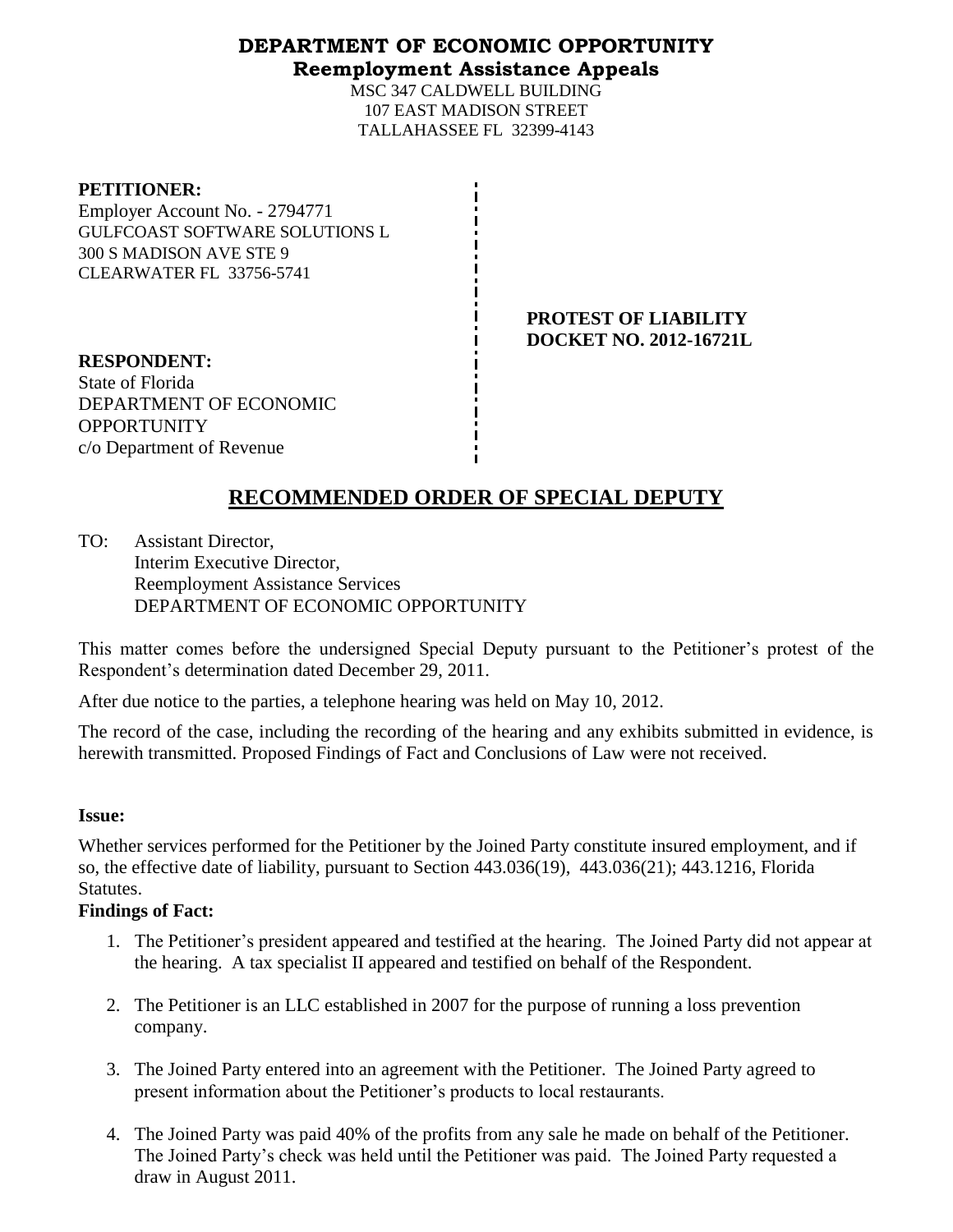- 5. The Joined Party was free to work for a competitor.
- 6. The Petitioner did not provide a workplace. The Petitioner provided a secure laptop for the Joined Party to use in demonstrations.

## **Conclusions of Law:**

- 7. The issue in this case, whether services performed for the Petitioner constitute employment subject to the Florida Unemployment Compensation Law, is governed by Chapter 443, Florida Statutes. Section 443.1216(1)(a)2., Florida Statutes, provides that employment subject to the chapter includes service performed by individuals under the usual common law rules applicable in determining an employer-employee relationship.
- 8. The Supreme Court of the United States held that the term "usual common law rules" is to be used in a generic sense to mean the "standards developed by the courts through the years of adjudication." United States v. W.M. Webb, Inc., 397 U.S. 179 (1970).
- 9. The Supreme Court of Florida adopted and approved the tests in 1 Restatement of Law, Agency 2d Section 220 (1958), for use to determine if an employment relationship exists. See Cantor v. Cochran, 184 So.2d 173 (Fla. 1966); Miami Herald Publishing Co. v. Kendall, 88 So.2d 276 (Fla. 1956); Magarian v. Southern Fruit Distributors, 1 So.2d 858 (Fla. 1941); see also Kane Furniture Corp. v. R. Miranda, 506 So.2d 1061 (Fla. 2d DCA 1987).
- 10. Restatement of Law is a publication, prepared under the auspices of the American Law Institute, which explains the meaning of the law with regard to various court rulings. The Restatement sets forth a nonexclusive list of factors that are to be considered when judging whether a relationship is an employment relationship or an independent contractor relationship.
- 11. 1 Restatement of Law, Agency 2d Section 220 (1958) provides:
	- (1) A servant is a person employed to perform services for another and who, in the performance of the services, is subject to the other's control or right of control.
	- (2) The following matters of fact, among others, are to be considered:
		- (a) the extent of control which, by the agreement, the business may exercise over the details of the work;
		- (b) whether or not the one employed is engaged in a distinct occupation or business;
		- (c) the kind of occupation, with reference to whether, in the locality, the work is usually done under the direction of the employer or by a specialist without supervision;
		- (d) the skill required in the particular occupation;
		- (e) whether the employer or the worker supplies the instrumentalities, tools, and the place of work for the person doing the work;
		- (f) the length of time for which the person is employed;
		- $(g)$  the method of payment, whether by the time or by the job;
		- (h) whether or not the work is a part of the regular business of the employer;
		- (i) whether or not the parties believe they are creating the relation of master and servant;
		- (j) whether the principal is or is not in business.
- 12. Comments in the Restatement explain that the word "servant" does not exclusively connote manual labor, and the word "employee" has largely replaced "servant" in statutes dealing with various aspects of the working relationship between two parties. In Department of Health and Rehabilitative Services v. Department of Labor & Employment Security, 472 So.2d 1284 (Fla. 1<sup>st</sup>) DCA 1985) the court confirmed that the factors listed in the Restatement are the proper factors to be considered in determining whether an employer-employee relationship exists. However, in citing La Grande v. B&L Services, Inc., 432 So.2d 1364, 1366 (Fla. 1st DCA 1983), the court acknowledged that the question of whether a person is properly classified an employee or an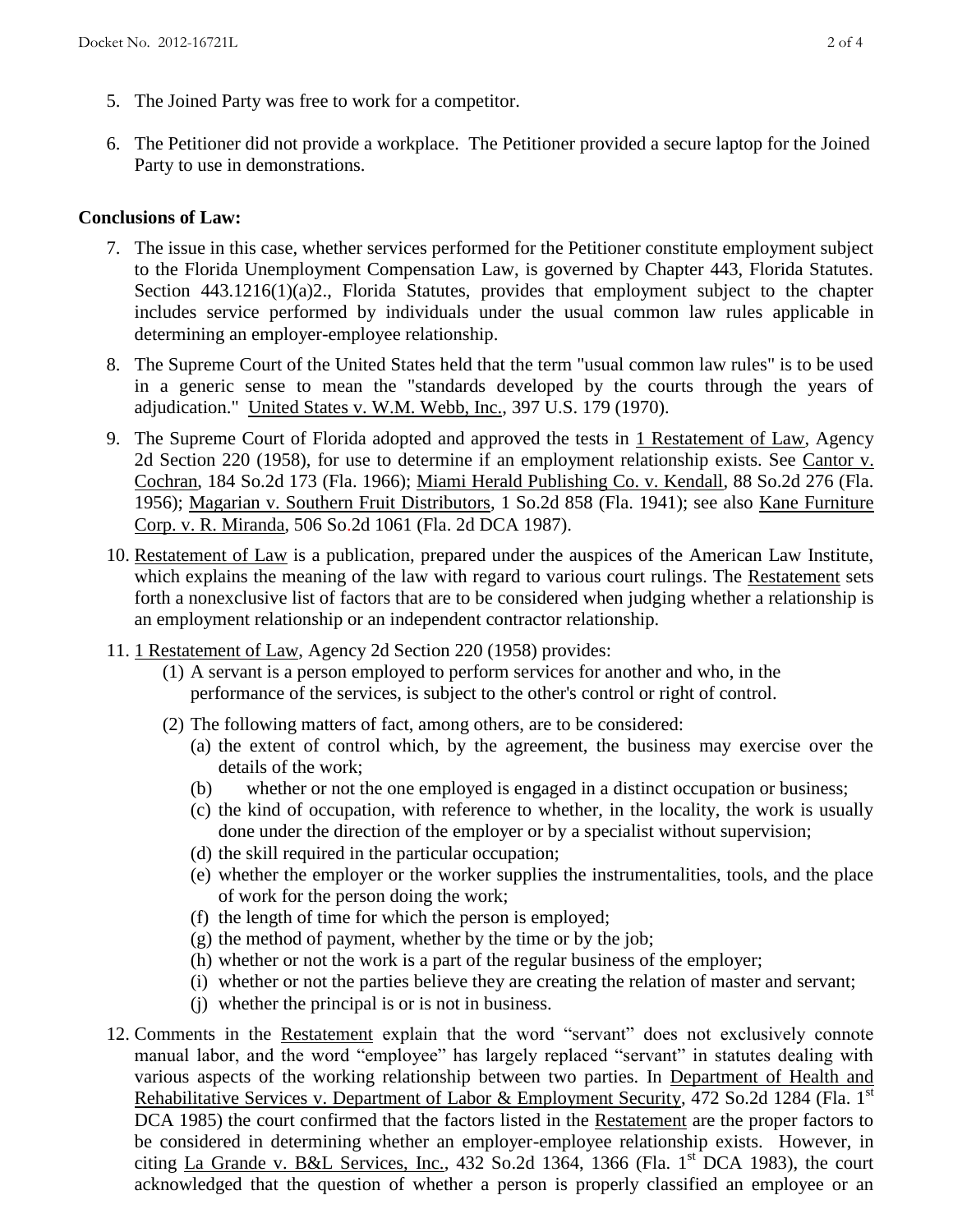independent contractor often cannot be answered by reference to "hard and fast" rules, but rather must be addressed on a case-by-case basis.

- 13. The record reflects that the Petitioner did not exercise control over where, when, or how the work was performed.
- 14. The Petitioner provided a secure laptop for demonstration purposes.
- 15. The relationship between the Petitioner and the Joined Party was handled like an agreement between business rather than the creation of a master-servant relationship.
- 16. A preponderance of the evidence presented in this case reveals that the Petitioner did not exercise sufficient control over the Joined Party as to create an employer-employee relationship between the parties.

**Recommendation:** It is recommended that the determination dated December 29, 2011, be REVERSED. Respectfully submitted on July 11, 2012.



KRIS LONKANI, Special Deputy Office of Appeals

A party aggrieved by the *Recommended Order* may file written exceptions to the Director at the address shown above within fifteen days of the mailing date of the *Recommended Order*. Any opposing party may file counter exceptions within ten days of the mailing of the original exceptions. A brief in opposition to counter exceptions may be filed within ten days of the mailing of the counter exceptions. Any party initiating such correspondence must send a copy of the correspondence to each party of record and indicate that copies were sent.

Una parte que se vea perjudicada por la *Orden Recomendada* puede registrar excepciones por escrito al Director Designado en la dirección que aparece arriba dentro de quince días a partir de la fecha del envío por correo de la *Orden Recomendada*. Cualquier contraparte puede registrar contra-excepciones dentro de los diez días a partir de la fecha de envió por correo de las excepciones originales. Un sumario en oposición a contra-excepciones puede ser registrado dentro de los diez días a partir de la fecha de envío por correo de las contra-excepciones. Cualquier parte que dé inicio a tal correspondencia debe enviarle una copia de tal correspondencia a cada parte contenida en el registro y señalar que copias fueron remitidas.

Yon pati ke *Lòd Rekòmande* a afekte ka prezante de eksklizyon alekri bay Direktè Adjwen an lan adrès ki parèt anlè a lan yon peryòd kenz jou apati de dat ke *Lòd Rekòmande* a te poste a. Nenpòt pati ki fè opozisyon ka prezante objeksyon a eksklizyon yo lan yon peryòd dis jou apati de lè ke objeksyon a eksklizyon orijinal yo te poste. Yon dosye ki prezante ann opozisyon a objeksyon a eksklizyon yo, ka prezante lan yon peryòd dis jou apati de dat ke objeksyon a eksklizyon yo te poste. Nenpòt pati ki angaje yon korespondans konsa dwe voye yon kopi kourye a bay chak pati ki enplike lan dosye a e endike ke yo te voye kopi yo.

 $Shmw \sim R$ 

**SHANEDRA Y. BARNES, Special Deputy Clerk Date Malled:** 

**Date Mailed:**